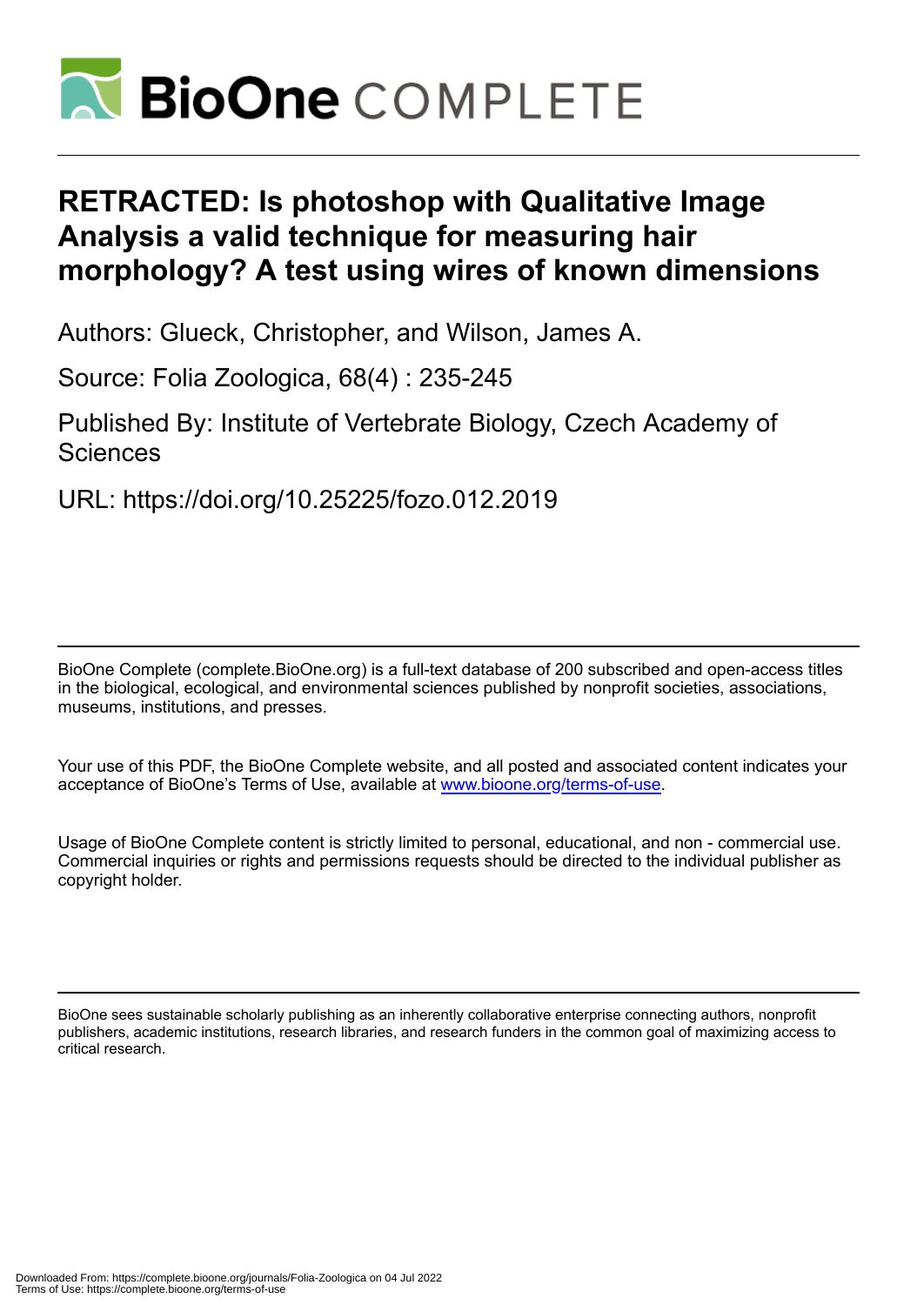# **RETRACTED: Is photoshop with Qualitative Image Analysis a valid technique for measuring hair morphology? A test using wires of known dimensions**

**Christopher GLUECK and James A. WILSON\***

*Department of Biology, University of Nebraska at Omaha, 6001 Dodge Street, Omaha, NE 68182-0040, USA; e-mail: jameswilson@unomaha.edu*

Received 28 February 2019; Accepted 5 August 2019

**Abstract.** This article has been retracted at the request of James A. Wilson, author.

It has been brought to the attention of the author of this work, as well as the Editor-in-Chief of *Journal of Vertebrate Biology*, that there are substantial methodological errors in this paper relating to the measurements of wires, which resulted in inaccurate results. These deficiencies were substantial enough to result in incorrect conclusions regarding the appropriateness of the procedure, which was the focus of the article.

Correction of these errors will result in the conclusions of the work being substantially altered. Therefore a decision has been made to retract publication of this *Journal of Vertebrate Biology* article.

**Key words:** digital photography, fox squirrel, ImageJ, melanism, *Sciurus niger*, thresholding

## **Introduction**

Hair is prevalent on almost all mammals and mediates a range of physiological and/or behavioural functions. For example, hair is important for maintaining thermoregulation in mammals (Glanville & Seebacher 2010), providing a means of communication between individuals (Wilcox & Larsen 2009), and is involved in a number of behavioural systems (Ahl 1986). Although hair is an important feature of mammals, little is known about the relationship between hair morphology and these functions. Specifically, hair morphology is thought to play a role in thermoregulation (Walsberg 1988) as radiative heat gain is an important component of thermoregulation, even for endotherms (Walsberg & Wolf 1995, Walsberg et al. 1997). In addition to morphology, hair colour has been shown to alter heat absorption rates with darker hairs having increased heat absorption (Walsberg 1983, Armitage 2009).

Hair represents a more responsive component in heat balance, compared to more fixed traits such as body size (Reynolds 1993, Steudel et al. 1993). Many mammals shed their fur twice annually to

compensate for warm summers and cold winters. For example, lemmings can effectively double their fur depth and density to increase insulation during the winter (Steudel et al. 1993). However, in smaller animals such as mice  $(\sim4\times$  smaller than lemmings), scaling issues may preclude such flexibility (Steudel et al. 1993). Hair morphology can also have negative impacts on thermoregulation. For example, hair has approximately  $8 \times$  higher thermal conductivity than motionless air (Steudel et al. 1993). As a result, highdensity fur may actually increase heat loss compared to a less dense fur coat that traps a boundary layer of air near the skin.

The importance of hair morphology in mammalian thermoregulation is hypothesized to be related to the hair's impact on heat transfer between the animal and the environment (Bejan 1990). Specifically, mathematical modelling shows that the physical dimensions of hair are important variables to consider when examining heat transfer rates and that optimal hair width does not scale linearly with animal size (Bejan 1990). While hair width is certainly an important factor in heat transfer, there are limits to

*\* Corresponding Author*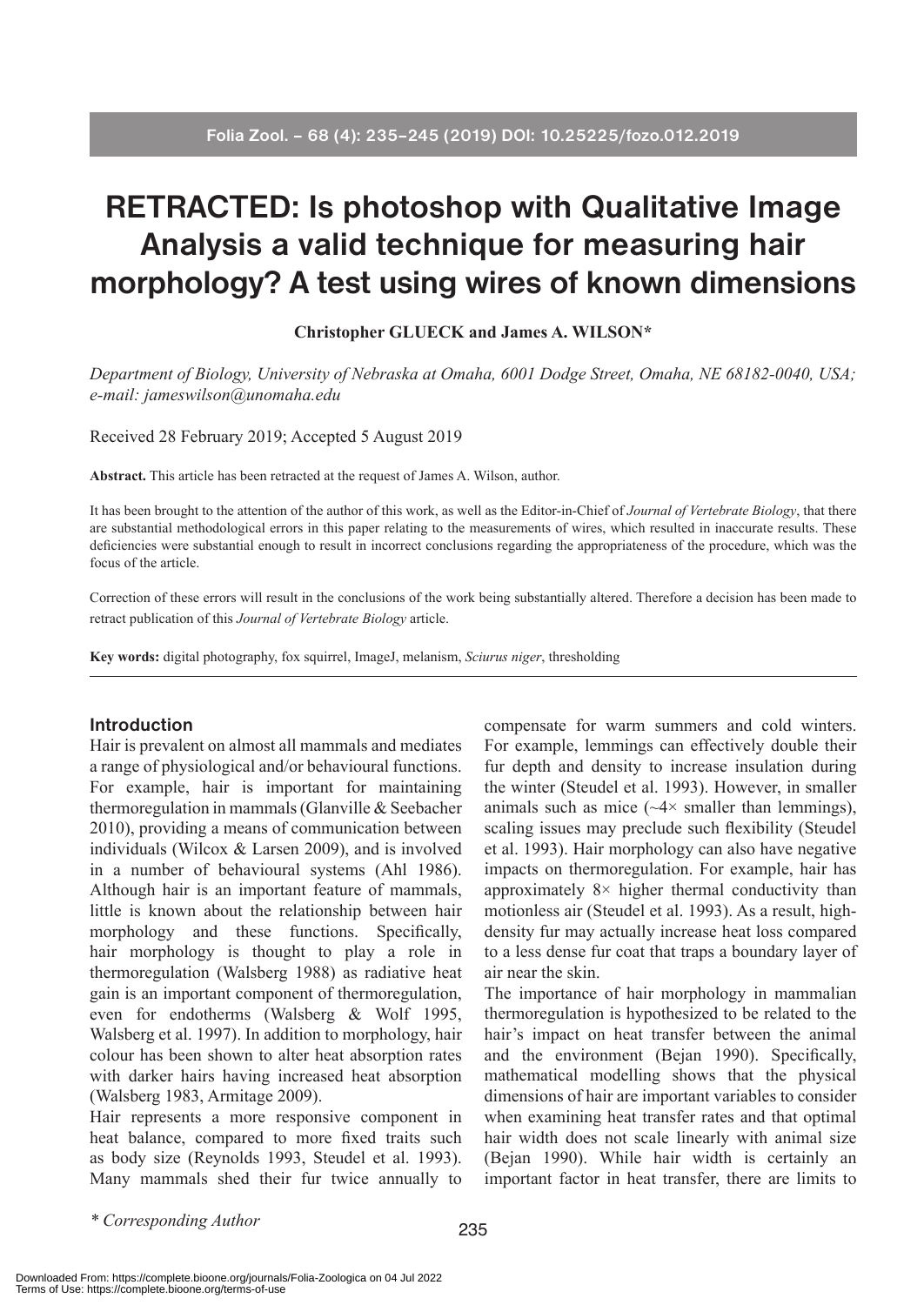how far hair width can be increased. Hair morphology represents an important trait under the influence of natural selection, which humans have taken advantage of during artificial selection. For example, in tropical and subtropical regions, farmers place a high value on cattle that can cope with heat stress (Olson et al. 2003). Olson et al. (2003) identified a major gene that impacted the hair coat type that is inherited, which allowed cattle breeders to increase the frequency of cows with heat tolerant hair.

In addition to interspecific differences in hair morphology there can be considerable intraspecific differences in hair between individuals or even across the body of each individual. For example, Hetem et al. (2009) found that springboks (*Antidorcas marsupialis)*  with three different fur colours had different thermoregulatory behaviours and body temperatures. Specifically, black springboks maintained a higher body temperature during the winter and lower foraging behaviours than white or normal coloured springboks. More recently, Fratto & Davis (2011) found that melanistic (black fur) fox squirrels (*Sciurus niger*) had significantly thinner body hairs and thicker tail hairs than the other fur colours, presumably to offset increased heat absorption due to the darker coloured fur.

Human hair also exhibits a wide range of physical characteristics including fibre shape, curvature, kink, and colour (Restano et al. 2001, Lasisi et al. 2016, De La Mettrie et al. 2019). Within humans there is also variation in the cross-sectional shape of hair follicles, both in terms of width and shape (round *vs.* oval). Specifically, Asian populations have thicker crosssectional area (Lasisi et al. 2016) and straighter hair (Fujimoto et al. 2008), whereas humans of African descent have a more elliptical cross-sectional shape and greater curvature (Lasisi et al. 2016). However, given these general differences among the major human groups, De La Mettrie et al. (2019) warn that these broad classifications do not adequately represent the full variation in human hair and that eight categories of hair type might represent a better classification scheme.

Early studies on hair morphology in humans used microscopy to allow the measurement of key characteristics such as the curvature of human hair. Hrdy (1973) suggested that the curvature of a single hair shaft can be measured by mounting the hair between two glass slides, thereby reducing any threedimensional curvature to an easily measured two dimensions. Lasisi et al. (2016) took this methodology further and successfully analysed digital scans of hairs using ImageJ (https://imagej.nih.gov). It should be noted that for hair curvature, Lasisi et al. (2016) digitally traced the curvature of each hair by hand and used these digital "curve data" to perform a modified analysis to that described by Hrdy (1973). In addition, unlike Davis (2010), Lasisi et al. (2016) made the precise methodology of their digital curvature analysis available as supporting documentation in their publication.

Davis (2010) and Fratto & Davis (2011) continued the use of digital imagery to offset the use of classic microscopy in measuring hair morphology. The study by Fratto & Davis (2011) was particularly noteworthy because they used digitized image of hairs and a computer program that automatically measured the hairs (Davis 2010, Fratto & Davis 2011). The new technique, originally proposed by Davis (2010), provided hair size and colour information that could be relevant for thermoregulation between different squirrel colour morphs (melanistic *vs.* normal). The technique was introduced with the goal of reducing the time needed to manually measure hairs with a microscope, and thus promoting the study of hair morphology (Davis 2010).

The technique proposed by Davis (2010) automated the process of measuring the general size characteristics of a small number of hairs at a time and involved mounting ten sample hairs onto a white notecard. These cards would then be scanned into a digital file at maximum resolution (i.e. 1200 dpi) for the scanner that was used (Davis 2010). The image file generated could then be loaded in Adobe Photoshop, and the software extension FoveaPro (currently Qualitative Image Analysis 64) could be used to automatically measure all hairs on the card (Davis 2010).

Along with the introduction of this novel technique, Davis (2010) claimed that sample cards can be prepared such that "hairs need not be straight, but should not overlap" and that sample preparation requires only minimal care because "each card took approximately two minutes to make" (Davis 2010). In his initial study Davis (2010) took 120 deer hairs and made 12 sample cards, with 10 hairs per card, and the time required to process those cards "was less than five minutes."

While the concept behind the Davis (2010) technique is innovative, it may require a more complex understanding of the imaging software than was indicated in his study. In addition, Davis (2010) does not report whether any validation was performed to verify that the image analysis program was performing as expected. In addition, the methodology outlined in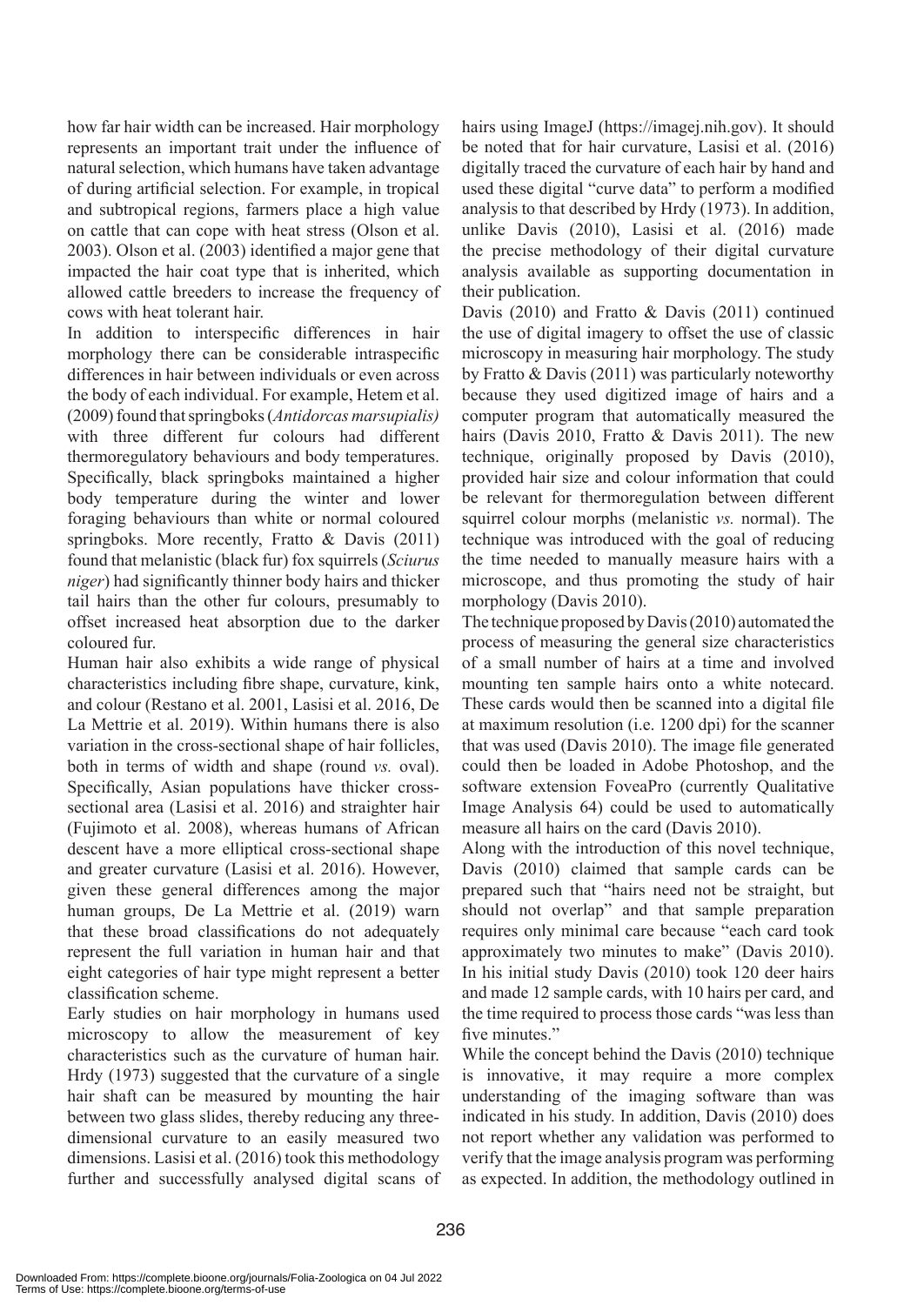Davis (2010) is lacking in important details that make replication difficult at best.

Unlike using microscopes to directly measure individual hairs, image-processing software measures the pixels of a scanned image that represent the actual hair. This is an important distinction because the process of digitizing the hair may lead to unknown errors that could render image analysis of hair measurements inaccurate. For example, the resolution of a scan determines the number of pixels (often listed as dots per inch, dpi) in a given area of the image, and it is these pixels that are used to calculate hair dimensions. Therefore, if the scanned image resolution is not adequate then small differences in hair width, for example, might not be detectible.

Davis (2010) presented two possible image analysis programs for analysing hairs: 1) ImageJ, and 2) Qualitative Image Analysis 64 (QIA-64 2016; referred to as "Fovea-Pro" in Davis 2010). QIA-64 was designed to run as an add-on to Adobe Photoshop and had the ability to automate measurements in scanned images. This study will only focus on QIA-64 because it was the only software explicitly used by Davis (2010) and Fratto & Davis (2011) to measure hair morphology. Additionally, ImageJ does not provide many of the important hair measurements useful to biologists.

QIA-64 is capable of detecting features of interest (e.g. individual hairs) through a process called thresholding, which changes pixels with a colour or darkness above a defined threshold into black features (i.e. hair) pixels or background (white) pixels. This process essentially isolates the hair from the background, allowing it to be measured as one continuous feature. However, problems can occur if imperfections in the card sample (e.g. bubbles in the tape or shadows created during scanning) create additional dark pixels. These can then incorrectly be added to the dimensions of the actual hair and lead to measurement error. Therefore, control of the thresholding process may provide a more accurate representation of the hair and lead to more accurate measurements.

This study tested the accuracy of the digital analysis technique used by Davis (2010) by exploring three related methods for measuring hair length and width. Davis (2010) relied entirely on animal hairs of unknown size to test the technique, whereas this study focused on validation using objects of known length and width. We predicted that the indirect nature of the image analysis methods being tested would not generate accurate measurements, but might still show general width trends between the wires studied.

We also predicted that, contrary to what is claimed by Davis (2010), the orientation and curvature of a hair when placed on the sample card is an important consideration when using QIA-64.

# **Material and Methods**

## *Experimental design*

This study attempted to use the methods described by Davis (2010), although not all the methodological details were clear. For example, Davis (2010) implied that he measured an entire card containing multiple hairs at once, and may not have isolated and measured each hair individually. We did not test the difference between analysing each hair/wire sample in a separate data file and analysing multiple hairs in a single data file. Theoretically the hair/wire samples on a card should be far enough apart that they would not generate false images that would influence other hair samples. For this study, we chose to isolate each wire individually and analyse it as a separate data file. While this may not be the same procedure as Davis (2010), it does allow us to more properly identify how well the QIA-64 program functions under the different sample conditions (width, orientation, curvature).

For this study experimental cards were created by mounting various samples of wire or thread onto a blank notecard. Each wire was measured in such a way that a text file was generated for every wire in the sample, as opposed to generating only one data file for the four wires on each notecard. Samples were mounted using ultra-clear tape, as described by Davis (2010). Experimental treatments consisted of five sample widths (Standard 1-5) ranging from 0.65 to 0.15 mm arranged in one of two card Layouts (A, B). Layout A represented straight samples mounted at different angles while Layout B consisted of samples that were curved or bent in various ways. This produced a  $5 \times 2$  factorial experimental design with Standard as the first factor and Layout as the second factor.

# *Sample preparation*

Sample wires/threads were obtained from a craft shop and were labelled as Standard 1 through Standard 5. Standard 1 was 0.65 mm dark brown, waxed cord. Standard 2 was 0.51 mm dark brown, vinyl coated bead wire. Standard 3 was 0.36 mm black, nyloncoated stainless steel wire. Standard 4 was 0.20 mm silver, bead wire. Finally, Standard 5 was 0.15 mm black, thermally bonded bead-weaving thread and was of a similar width as the deer hairs used by Davis (2010). All wires were cut to be the same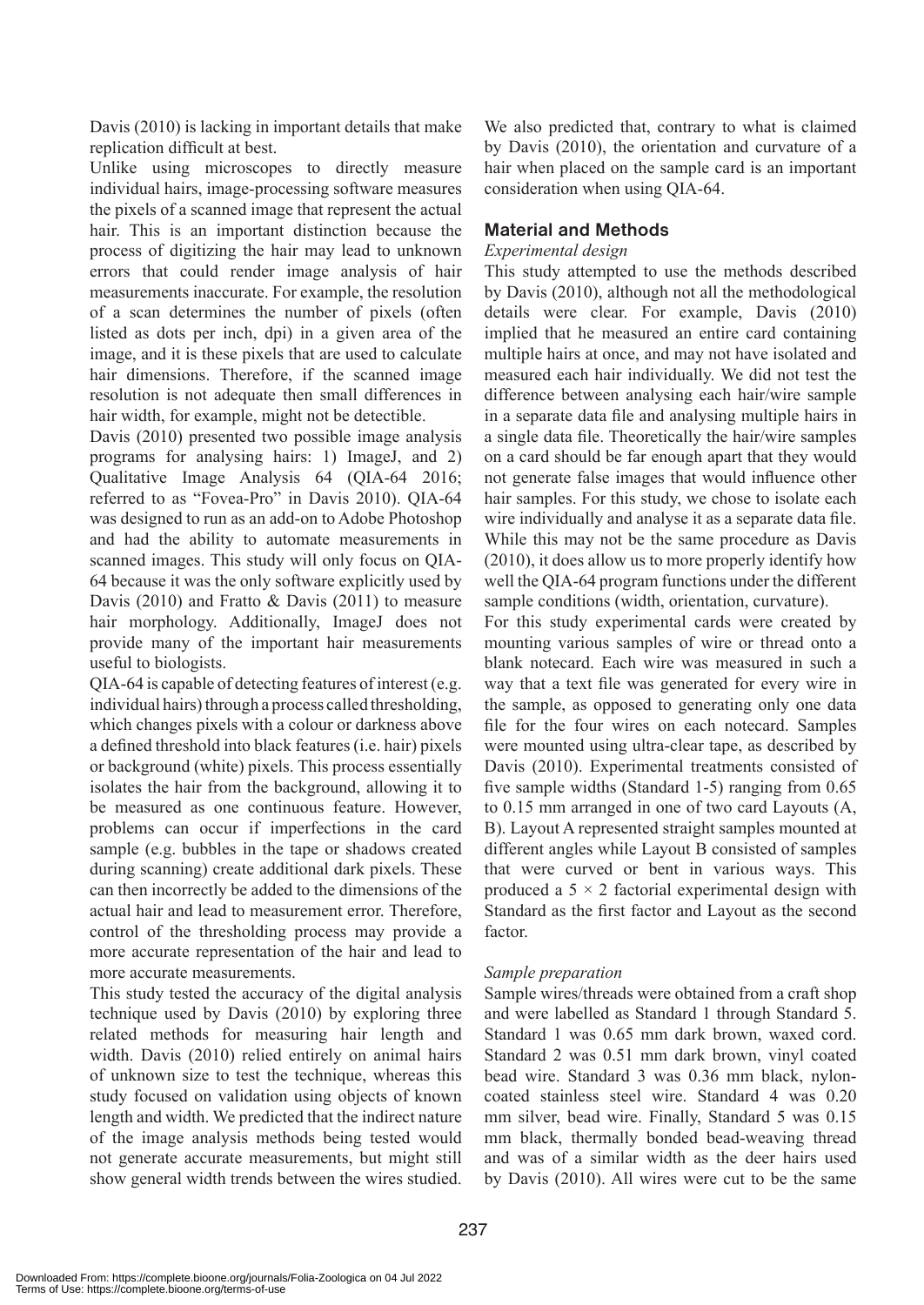

**Fig. 1.** Sample scan of a straight wire card (Layout A). This card has wire samples from Standard 1 (0.65 mm). Wire orientations moving across the card from left to right were: Wire 1 (Vertical), Wire  $2$  ( $\sim$  65 degrees), Wire 3 (~ 35 degrees), and Wire 4 (Horizontal).



**Fig. 2.** Sample of a curvy wire card (Layout B). This card has wires from Standard 5 (0.15 mm). Within Layout B the first wire is straight, but the remaining wires exhibit varying degrees of curvature, the second wire is "U-shaped", the third wire is "S-shaped", and the fourth wire is "curly".

length, 50 mm, and taped onto a white  $101 \times 152$  mm notecard with ultra-clear tape. Each card consisted of a series of four wires placed in four orientations based on one of two layouts, labelled A or B. Each wire was arranged on the card such that no wires touched, with enough space in between to allow individual wires to be isolated and saved as individual digital files.

Layout A comprised straight wires placed in four different angles on the notecard (Fig. 1). Wire orientations moving across the card from left to right were: Wire 1 (Vertical), Wire  $2 \left( \sim 65 \text{ degrees} \right)$ , Wire 3 (~35 degrees), and Wire 4 (Horizontal). Layout B was used to identify any effect of sample curvature in measuring length and width. Within Layout B the first wire was straight, but the remaining wires exhibit varying degrees of curvature: the second wire was U-shaped, the third wire was S-shaped, and the fourth wire was "curly" (containing multiple bends; Fig. 2). For each of the Standards (1-5), ten copies of both Layout A and Layout B cards were prepared. This resulted in the creation of 100 cards, with a total of 400 wire samples. Each card was scanned, with a ruler included in each scan, using a flatbed scanner at the highest resolution possible for the scanner (1200 dpi, like Davis 2010). Scanned images were imported into Adobe Photoshop and the analysis of each scanned wire was performed using the QIA-64 add-on to Adobe Photoshop.

## *Thresholding algorithm*

Thresholding is a process whereby the program identifies pixels in the image that are sufficiently dark (i.e. above the darkness threshold) to be considered part of the sample (wire or hair). Pixels above the threshold are counted as a "feature" (wire or hair) whereas pixels below it are considered as background and set as white pixels. QIA-64 provides an automatic thresholding feature that uses an algorithm and statistical tests to define the image contents automatically. According to the QIA-64 manual, the default thresholding option was originally developed to distinguish printed text from a scanned document. However, Davis (2010) used this option to identify individual hairs from the white notecard background. In addition to the default automatic thresholding algorithm, QIA-64 provides seven alternative algorithms that could potentially enhance the thresholding of particular hair or wire samples. This study explored two thresholding algorithms: automatic (used by Davis 2010) and the Johannsen algorithm. The Johannsen algorithm was used as an alternative thresholding algorithm in this study because preliminary testing showed that it performed well in defining some of the wires from Standard 1.

In this study each wire sample was analysed by QIA-64 using three different methods (Methods 1-3). First, wire samples were analysed using a method (Method 1) that was thought to be most similar to Davis (2010). Method 1 used the default automatic thresholding taking any pixel that the program considered as a sample, regardless of whether it actually was part of the sample. This resulted in potential over-inclusivity of pixels as "features". Method 2, like Method 1, used the default automatic thresholding technique, but allowed the experimenter to manually select which pixels would be considered as part of the sample.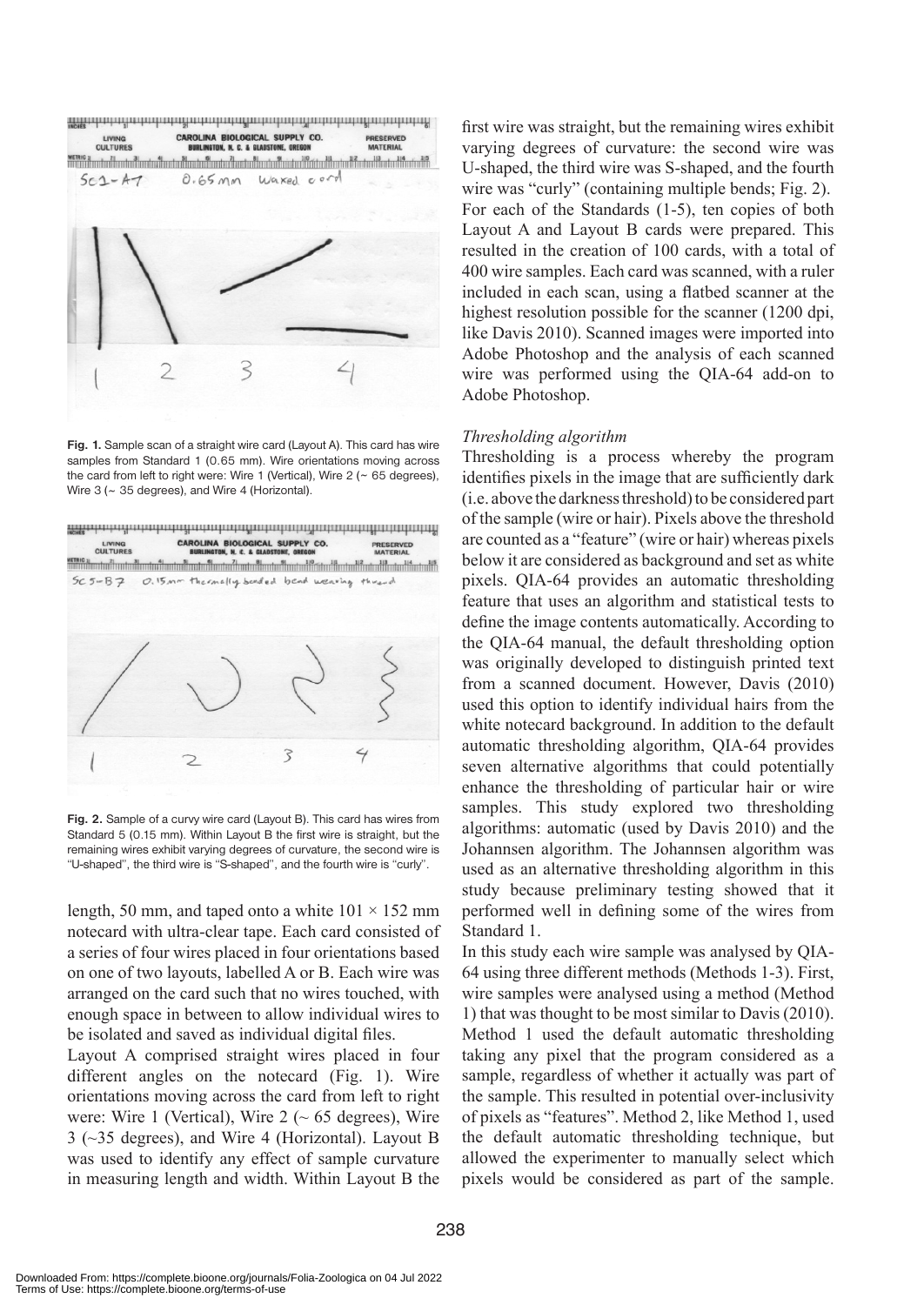Finally, Method 3 used the Johannsen algorithm, as a potential alternative to the default automatic thresholding algorithm. The details of each method are described below.

## *Image analysis Method 1*

Method 1 was designed to match the methodology of Davis (2010) as closely as possible, although Davis did not explicitly state exactly which options were used. First, images were calibrated to a 1 mm scale using the ruler that was included with each scan. Second, using the program's selection tool menu, a digital box was drawn to encompass each individual wire's image ensuring that no other wires were included in the sample image. QIA-64 add-on places a new menu bar within the original Adobe Photoshop menu bar called "Filter". All QIA-64 functions can be found under the Filter top bar menu, including the thresholding options. The third step was to select the Bilevel Thresholding option from the QIA-V Thresholding menu with the Automatic option selected. Following the completion of the thresholding step, "Measure All Features" was selected from the QIA-VIII feature measurements menu. This option automatically included all pixels that the thresholding algorithm had determined to be a "feature", or part of the wire sample. Finally, this option prompts the user to create and save the image as a new file.

### *Image analysis Method 2*

Method 2 was designed to refine the process used by Davis (2010) by manually selecting the individual features used to create the digital wire sample. It was thought that Method 1 might generate a large number of inappropriate pixels resulting in an overestimation of the wire size. The main difference between Methods 1 and 2 was that under the QIA-VIII feature measurements menu Method 2 used the "Select Features" option following the automatic thresholding step instead of the "Measure All Features" option. The "Select Features" option allowed individual pixels to be manually selected for inclusion in the wire sample image. For the purposes of this study, feature selection was done using the Mean Fibre Width category, which grouped features into columns based on the detected Mean Fibre Width. When wire or hair samples are scanned the vast majority of the sample is contained in a single, large "feature", but several other smaller features (dark shadows, tape bubbles, or dust particles) may also meet the thresholding criteria and will be listed as unique "features". In many cases, all but one feature would be labelled as having a very



**Fig. 3.** Mean length (mm) for Layout A (straight) and Layout B (curvy) wires using Method 1 (Davis 2010). Standards 1-5 represent wire thickness from 0.65 to 0.15 mm. Specific wire orientation can be referenced in Figs. 1 and 2. Wires with asterisks were not significantly different than the expected length of 50 mm, indicated by the line.

small width (i.e. not part of the wire). Items with widths near zero were assumed to be imperfections in the scan and were eliminated from the analysis.

#### *Image analysis Method 3*

Within the QIA-64 program there are several additional thresholding algorithms that can be used to choose which pixels to include in sample analysis. Method 3 was designed to test one of these to determine if there was any improvement in the quality of data compared to the default automatic option. The Johannsen algorithm was selected after some preliminary testing on the Standard 1 wires. Features were selected for using the Mean Fibre Width category, as in Method 2, thus difference between Methods 2 and 3 was the use of the Johannsen thresholding algorithm.

Once all three analysis methods were completed, data from the variables of interest (length, Mean Fibre Width, and Inscribed Radius) for each wire were compiled. Wire length was measured as the sum of all pixels along the long axis. However, the values used to measure width – Mean Fibre Width and Inscribed Radius – were measured from the widest feature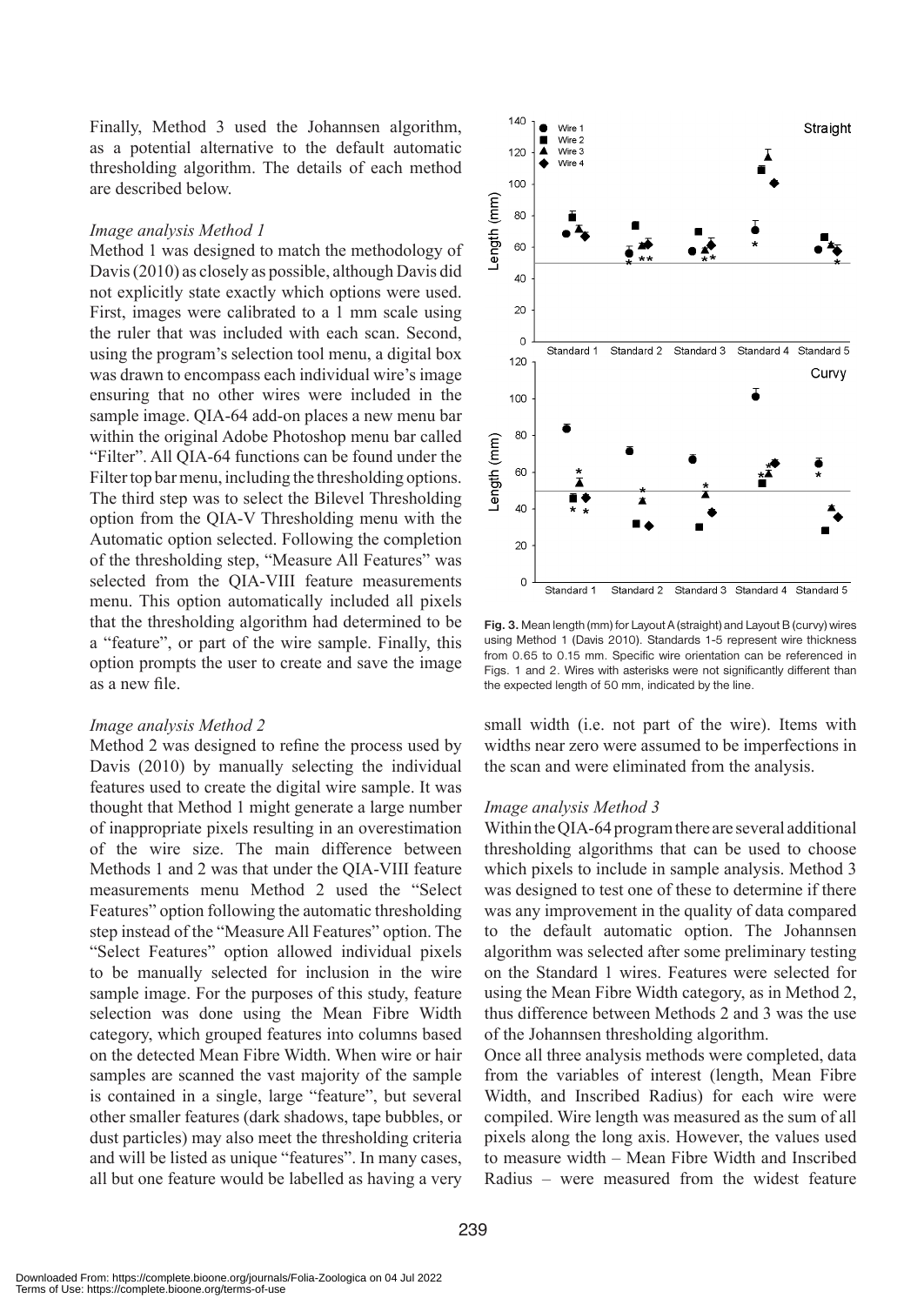

**Fig. 4.** Mean length (mm) for Layout A (straight) and Layout B (curvy) wires using Method 2. Standards 1-5 represent wire thickness from 0.65 to 0.15 mm. Specific wire orientation can be referenced in Figs. 1 and 2. Wires with asterisks were not significantly different than the expected length of 50 mm, indicated by the line.

present in the data set. Mean Fibre Width was a simple measure of the length of all the pixels spanning the width of the wire. However, the Inscribed Radius was a measure that determined the size (radius) of a circle that would fit inside the pixels that were determined to be the wire's width.

## *Statistical tests*

Statistical analysis of the data generated by QIA-64 was performed using SAS. Identifying whether the measurement procedure correctly captured the true length or width was performed using Bonferroni adjusted paired t-tests (significant *P*-value 0.00125). For any t-test with a *P*-value less than 0.00125 the QIA-64 measurement was considered significantly different from the actual measurement. A  $5 \times 2$ factorial ANOVA (Standard  $\times$  Layout) was used to determine if layout and wire orientation had an effect on measurement accuracy for each of the three methods. Finally, regression analysis was used to determine if there was a difference in each method's accuracy across a range of widths. All values reported are mean  $\pm$  standard error.

## **Results**

#### *Wire length*

Length estimates varied according to analysis method with Method 1 performing worse than Methods 2 and 3 (Figs. 3-5). Method 1 only produced accurate length estimates for 15 (37.5 %) of the 40 samples (Fig. 3). Of these, seven were from Layout A (straight wires) and eight were from Layout B (curvy wires). In addition, estimates from Method 1 were not consistent for most wire orientations and showed significant differences in measures for Layout A ( $F_3$  = 9.81,  $P < 0.001$ ) and Layout B ( $F_3$  = 58.95, *P* < 0.001).

However, Method 2 produced correct length estimates for 21 (52.5 %) of the 40 wire samples (Fig. 4). Here, 16 correct length estimates were from Layout A (straight) and five from Layout B (curvy). All of the Layout B wires that were estimated accurately were from the same layout position: the straight wire. All of the estimates for Layout A were accurate  $(F_3 = 0.07)$ ,  $P = 0.97$ ). However, for the curvy samples (Layout B), estimates were inaccurate for all wire orientations  $(F<sub>3</sub> = 1173.08, P < 0.001).$ 



**Fig. 5.** Mean length (mm) for Layout A (straight) and Layout B (curvy) wires using Method 3. Standards 1-5 represent wire thickness from 0.65 to 0.15 mm. Specific wire orientation can be referenced in Figs. 1 and 2. Wires with asterisks were not significantly different than the expected length of 50 mm, indicated by the line.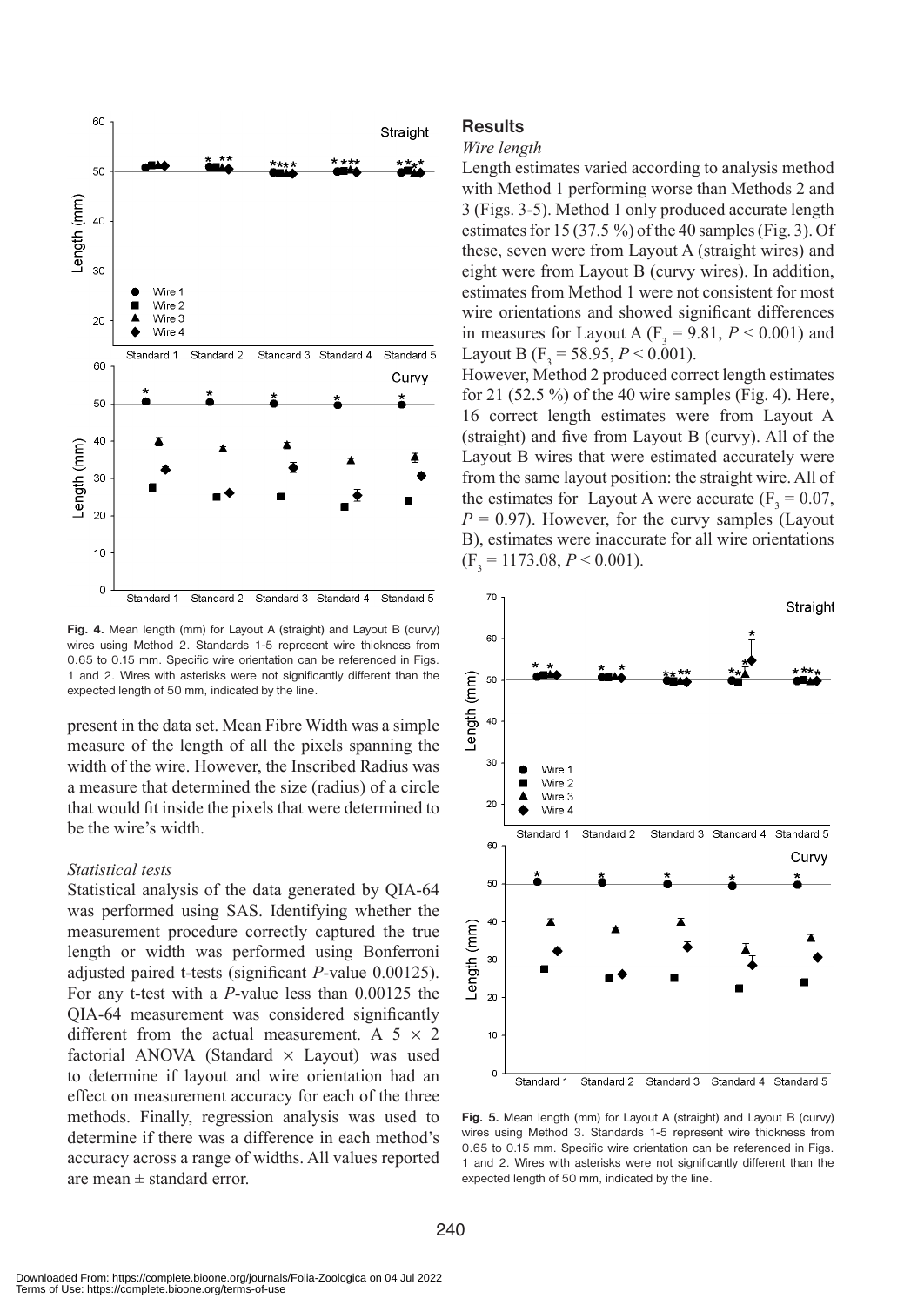

**Fig. 6.** Mean Fibre Width (mm) measured from the QIA-64 analysis for Layout A (straight) and Layout B (curvy) wires compared to the actual width of the wires. Data are from all three methods of analysis.

Using Method 3, 21 (52.5 %) of the 40 wire layouts were accurately estimated (Fig. 5). From these, 16 were from Layout A (straight) and five were from Layout B (curvy). As with Method 2, all of the estimates were accurate for Layout A ( $F_3 = 0.74$ ,  $P = 0.53$ ) but inaccurate for Layout B (F<sub>3</sub> = 422.46,  $P < 0.001$ ).

Methods 2 and 3 were consistently more accurate than Method 1. In addition, the most accurately measured wires were all straight. Length was consistently underestimated for curved wires, the "U-shaped" wire being the most underestimated across all lengths, followed by the curly wire and the "S" shaped wire.

## *Mean fibre width*

Width estimates using the Mean Fibre Width algorithm tended to be underestimated for both Layouts (Fig. 6), although estimates were accurate for 0.15 mm and close to accurate for 0.20 mm wires. There was no significant difference in the estimate accuracy among methods either for straight wires  $(F_2 = 2.64, P = 0.07)$ , Method 1 (slope = 0.23, intercept = 0.10,  $R^2 = 0.25$ ), Method 2 (slope = 0.24, intercept = 0.10,  $R^2 = 0.28$ ), or

Method 3 (slope = 0.25, intercept = 0.09,  $R^2 = 0.28$ ) or curvy wires (Layout B;  $F_2 = 0.49$ ,  $P = 0.61$ ), Method 1 (slope = 0.28, intercept = 0.08,  $R^2$  = 0.40), Method 2  $(slope = 0.29$ , intercept = 0.08,  $R^2 = 0.41$ ), and Method 3 (slope = 0.32, intercept = 0.06,  $R^2$  = 0.42).

Wire orientation had a significant effect for width estimates of straight wires using Method 1(Layout A;  $F_3 = 3.14$ ,  $P = 0.025$ ), but not for curvy wires (Layout B;  $F_3 = 0.16$ ,  $P = 0.92$ ). The same was true for Method 2: straight wires (Layout A;  $F_3 = 2.96$ ,  $P = 0.03$ ), curvy wires (Layout B;  $F_3 = 0.15$ ,  $P = 0.93$ ) and Method 3: straight wires (Layout A;  $F_3 = 10.11, P = 0.001$ ), curvy wires (Layout B;  $F_3 = 0.75$ ,  $P = 0.52$ ).

#### *Inscribed radius*

Width estimates using the Inscribed Radius algorithm performed better than the Mean Fibre Width algorithm, but lost accuracy with the thinner wires (0.15 and 0.20 mm, Fig. 7). Estimates were similar for both straight and curvy wires. Estimates among methods were not identical for straight wires,  $(F_2 =$ 3.19,  $P = 0.04$ ) with Method 3 having a slightly lower intercept than Methods 1 and 2; Method 1 (slope =



**Fig. 7.** Mean Inscribed Radius (mm) measured from the QIA-64 analysis for Layout A (straight) and Layout B (curvy) wires compared to the actual width of the wires. Data are from all three methods of analysis.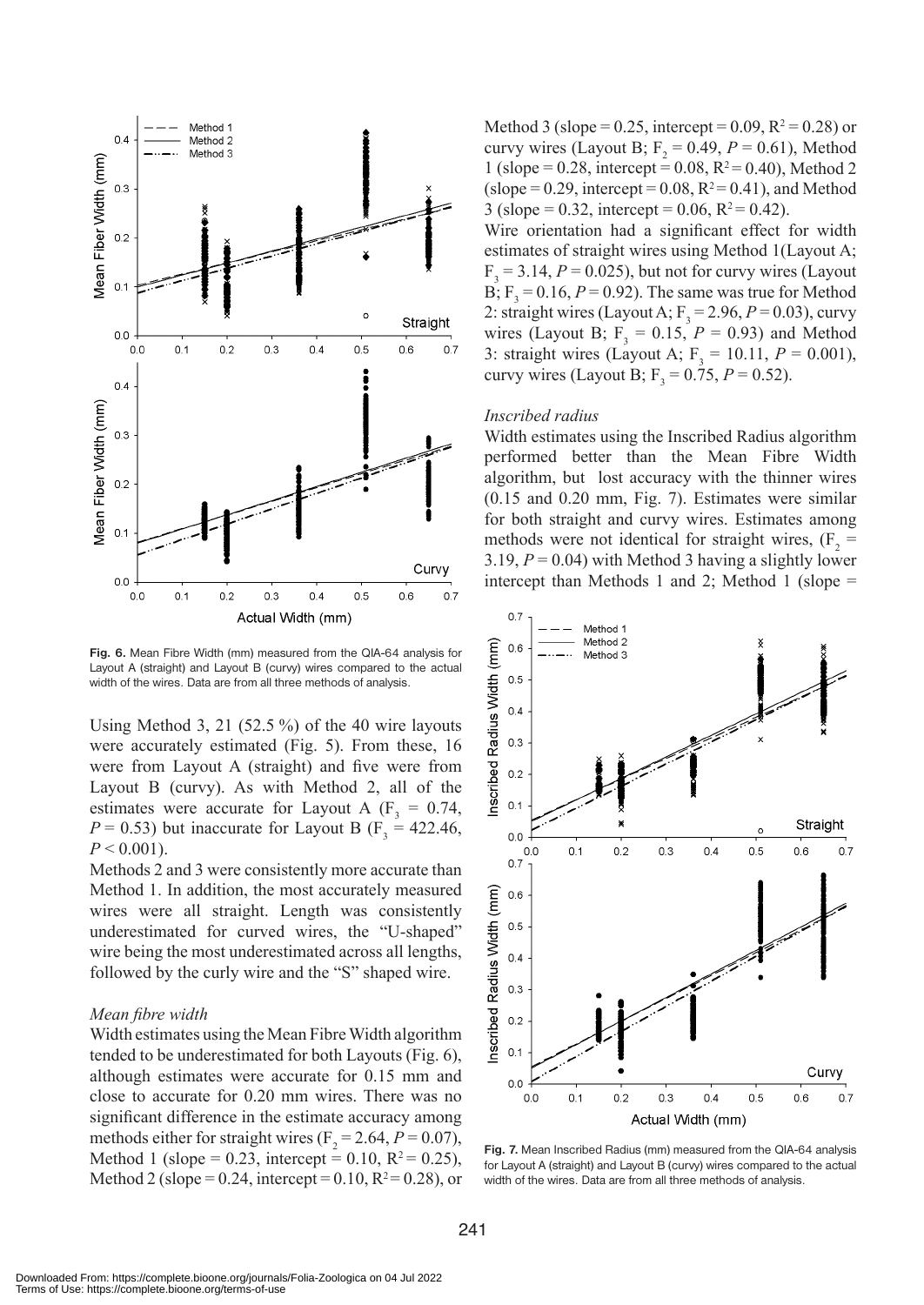0.65, intercept = 0.06,  $R^2 = 0.74$ ), Method 2 (slope = 0.68, intercept = 0.05,  $R^2 = 0.78$ ), and Method 3 (slope  $= 0.70$ , intercept  $= 0.02$ ,  $R^2 = 0.71$ ). There was no difference among methods in the estimates for curvy wires  $(F_2 = 1.33, P = 0.26)$ , Method 1 (slope = 0.72, intercept = 0.06,  $R^2$  = 0.75), Method 2 (slope = 0.75, intercept = 0.05, and  $R^2 = 0.76$ ), Method 3 (slope = 0.80, intercept =  $0.01$ ,  $R^2 = 0.72$ ). Wire orientation did not affect estimates for either straight or curvy wires using Method 1, straight (Layout A;  $F_3 = 1.60$ ,  $P = 0.19$ , curvy (Layout B; F<sub>3</sub> = 2.07,  $P = 0.10$ ) or 2, straight (Layout A;  $F_3 = 1.16$ ,  $P = 0.33$ ), curvy (Layout B;  $F_3 = 2.01$ ,  $P = 0.11$ ). Orientation did affect estimates using method 3 for straight wires (Layout A;  $F_3 = 4.07$ ,  $P = 0.007$ ) but not for curvy wires (Layout B;  $F_3 = 1.90, P = 0.13$ ).

# **Discussion**

The length measurements made using QIA-64 were substantially improved when specific features (i.e. pixels belonging to the wire of interest) within the program were manually selected. For example, wires from Layout A tended to be overestimated using Method 1, the automated method used by Davis (2010). However, Methods 2 and 3 showed most Layout A wires to be measured reasonably accurately. Since automatic thresholding was used for both Method 1 and Method 2, the increased accuracy in Method 2 can be attributed to the use of manual feature selection. This procedure eliminates incidental features (shadows, tape bubbles, or other mistakes) captured by the automatic thresholding process. Estimates using Method 1 also varied with wire orientation. For example, two wires of equal length were estimated at 70.8 mm when vertical, but 116.6 mm at a  $\sim$ 35 degree angle. However, using Method 2 there was < 1 mm difference in length between these same two wires.

Davis (2010) suggested that the hairs measured did not need to be straight in order to be measured accurately. However, this study found that length measurements for all samples of curved wires (Layout B) were less accurate than straight wires, indicating that curvature is an important consideration when preparing samples. The increase in errors associated with curved wires is likely a result of the way the program determines the ends of the sample. Specifically, the QIA-64 manual states that the length is a measure of the distance between the two outermost pixels, and it might be difficult for the program to determine where the ends of the wire are in a "U-shaped" wire. This finding might explain why estimates for the "U-shaped" wire were consistently shorter than for the "S-shaped" wire, and why estimates were only accurate for the straight wires.

Method 1 did produce some of accurate estimates for the curved wires but this might be a result of chance rather than an indication of accuracy in the method. Specifically, when all features were automatically selected in straight wires when using Method 1, there was a tendency to overestimate the length of each wire. However, when measuring curved wires (Layout B) the program typically appears to underestimate curved wire length. In some samples, the algorithm might arrive at a more correct estimate when it combines both over and underestimating errors, effectively cancelling out these two errors.

Defining the width of each wire using QIA-64 is more complicated than measuring length because there is not a specific data category defined within the program that explicitly matches what would traditionally be defined as a width measurement. Instead, the two closest width data categories within QIA-64 were Mean Fibre Width and Inscribed Radius. Mean Fibre Width is an indirect width measurement based on a digital skeleton of the wire sample that is built by the program from the scanned image. However, the width of the wire skeleton may not be representative of the actual width of the sample due to variability in pixel darkness associated with the scanning process. Similarly, the Inscribed Radius measurement finds the largest circle that can be drawn within the wire feature (encompassing the width of the pixels comprising the wire sample). The program then calculates the radius of that circle, and converts that to an indirect measure of width.

The Mean Fibre Width measurements did a relatively poor job of reflecting the changes in wire width across the five standards used in this study, regardless of which method was used. Method 2 performed the best, though it only accurately measured four (10%) of the 40 possible wire types. For all three methods, only the thinnest wire diameters (Standard 5, 0.15 mm) were measured accurately. All other standards were underestimated, with the thickest sample (Standard 1, 0.65 mm) being the most underestimated. Regression analysis showed there was no difference in estimates of mean fibre width among methods, suggesting that neither feature selection nor the use of an alternative algorithm improved accuracy in comparison with the default.

We found significant orientation effects for Mean Fibre Width measurements of the straight wires (Layout A). This finding suggests that the angle that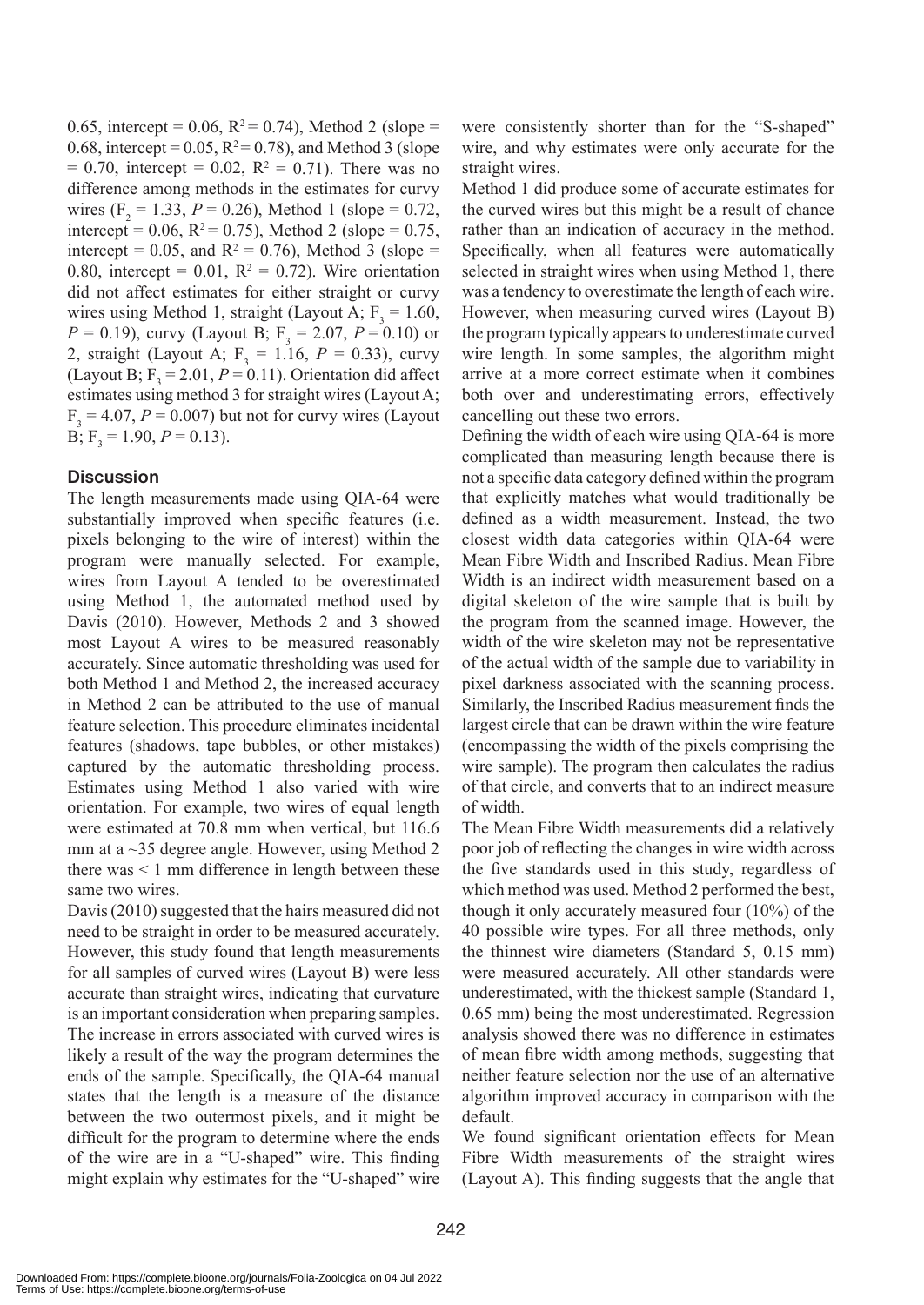each wire was placed on the card can impact Mean Fibre Width measurements. The Mean Fibre Width measurement takes an average of the skeleton width along the length of the feature, but as the wire changes its angle of orientation on the card the generated medial axis for the skeleton also shifts, resulting in an error in the construction of the skeleton by the program. These errors, associated with layout differences, were not seen when using the Inscribed Radius method. Additionally, we suspected that if the wire's angle orientation affected width measurements, then we would also expect that wire curvature would also impact width measurements. However, this was not the case as width measures using Fibre Width or Inscribed Radius were not impacted by wire curvature (Layout B). Regardless, these results leave little confidence that Fibre Width could be reliably used to determine if two wires of a similar size had a significantly different width.

Width measurements using the Inscribed Radius were more accurate than the Mean Fibre Width measurements. All Methods produced accurate estimates for either 16  $(40.0\%)$  or 17  $(42.5\%)$  of the 40 possible wire types. Inscribed Radius was expected to do a better job of showing trends in width because it takes measurements directly from the feature, and not from a skeletonized version of the feature. However, estimate accuracy was still  $\leq 50\%$ . There was no clear effect of wire layout to explain the inaccuracies because the wires that were estimated accurately were a mix of straight and curved wires. This finding implies that, with respect to the Inscribed Radius, wire orientation and shape is only important for ensuring an accurate length, and has little effect on width measures.

The capacity of the program to accurately measure wire width was sporadic; standards 2 (0.51 mm), 4 (0.20 mm), and 5 (0.15 mm) were most commonly estimated accurately. Standard 1 (0.65 mm), the widest wire, had just two accurate estimates using Method 2 and 3, and none with Method 1. Standard 3 (0.36 mm) had no wires accurate estimate by any method. It is possible that another wire characteristic is responsible for affecting accuracy in width measurements, and that is the colour of the wire. Although we did not analyse the wires by colour, it is possible that colour may affect how dark they are when scanned and this may influence the thresholding process and generate different digital widths. In future the effects of sample colour should be tested, especially since many mammals have hair with bands of different colour along the same hair shaft.

Two other potential width measures from the program were briefly explored (but not included in this study): breadth and circumscribed radius. Circumscribed radius differs from Inscribed Radius, by finding the smallest circle that can completely contain the entire width of the wire, while Breadth attempts to measure a line that is drawn across the width of the wire. However, when the program draws this imaginary line it is "not necessarily perpendicular to the length of the wire" (i.e. not the actual width) and might introduce error because the line is drawn at an angle across the wire width thereby making the wire wider than it actually is. As a result, the actual breadth measurements included values that are far larger than the actual wire width. For example, one of the straight wires from Standard 5 (0.15 mm), the thinnest wire used, had a breadth measurement of 5.6 mm, considerably larger than the actual width.

The inability to identify an ideal way to measure wire width is puzzling because Davis (2010) seemed to have no problem determining hair width, even on non-straight hair samples. Davis (2010) explains that the width measurement used was one that took an "average width of the entire shaft". According to the QIA-64 manual, the only width measurement that did this was Mean Fibre Width. This study clearly shows that Mean Fibre Width is a rather poor indicator of actual wire width, and this raises some questions about the width measurements presented by Davis (2010). However, it is important to acknowledge that there are some differences between the three methods explored in this study and the image analysis technique introduced by Davis (2010). The exact wording used in the methods of Davis (2010) makes it difficult to be certain that Mean Fibre Width was used (as it was in this study), but it seems that Davis (2010) may have viewed width and Mean Fibre Width as equivalent terms. In his paper, Davis (2010) only uses the term width, which he defines as the average width over the entire shaft, a term that does not exactly match terms used by QIA-64 (formerly FoveaPro). Similarly, if Fratto & Davis (2011) also used Mean Fibre Width as an equivalent measure to width, it would call into question the significant hair width differences that they documented.

This study was designed to better understand the image analysis technique established by Davis (2010) and used by Fratto & Davis (2011). Our results only support using QIA-64 to measure the length of straight hairs with manually selected features after thresholding. The use of this software to measure width shows considerable error and does not seem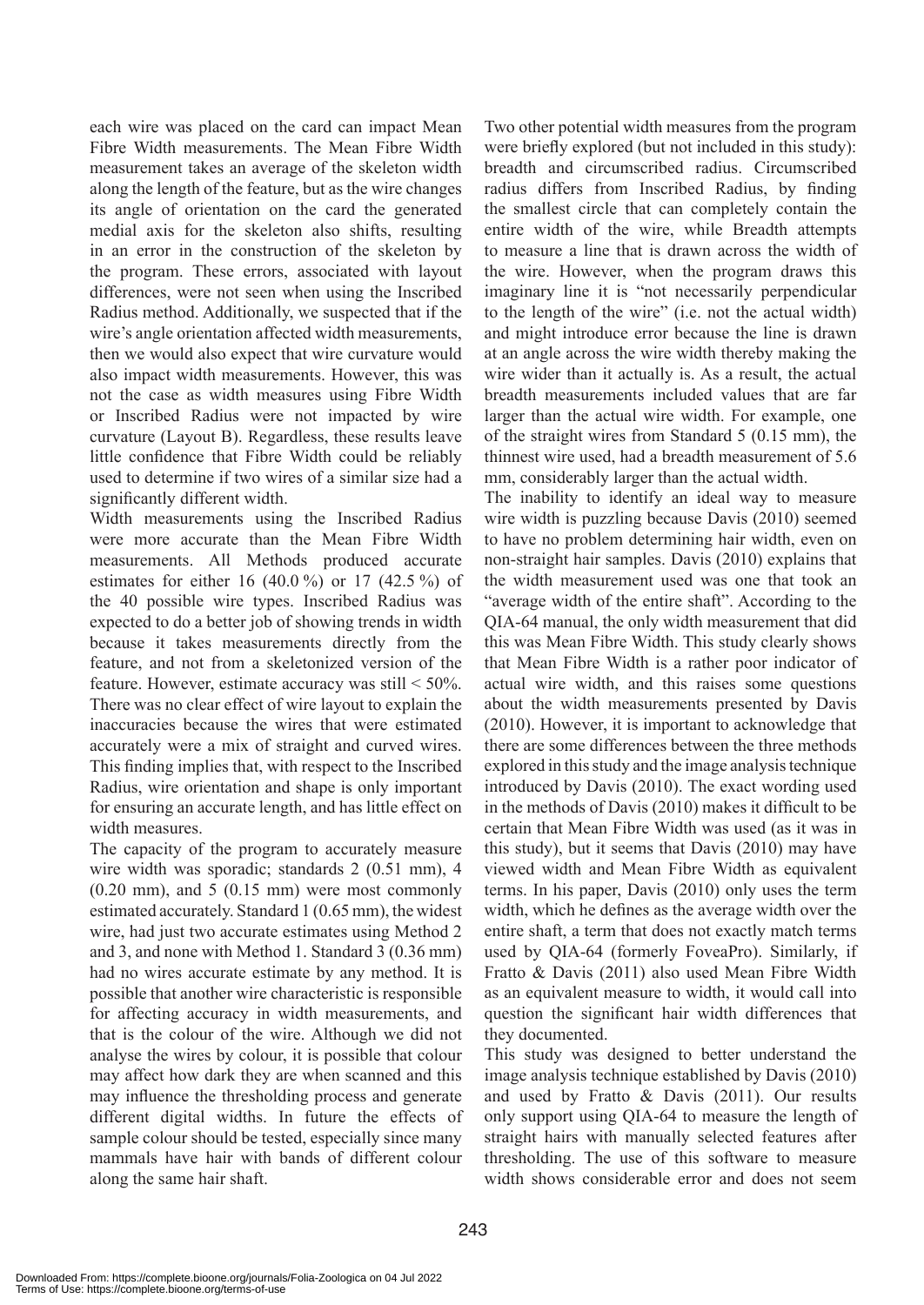to provide reliable estimates. QIA-64 offers a full set of features that may be capable of refining this process into one that is more viable than what has been presented. However, it seems that the technique introduced by Davis (2010) is not, when used as described, capable of accurately and reliably measuring sample width. However, the core idea of the technique is still appealing because it offers a raid, automated way to study small changes or differences in hair morphology, once the difficulties identified in the present study are addressed.

Several other factors that may be important in the thresholding process were not investigated in this study, including sample colour, changes in width along the sample, and using stereo-microscope photographs of the sample to scan instead of scanning the hair or wire sample directly. Mammalian hair has a wide variety of colours among species, as well as colour differences between individuals of a particular species. Light and dark colouration, ranging from amelanistic (white) to melanistic (black) colouration, can be found within many mammal species (Caro 2005, 2009). Individuals often possess hair colour variation that is due to genetics (Graf et al. 2005), sex (Bradley & Mundy 2008), or age (Ross & Regan 2000). In addition, many mammals possess hair that changes colour along the shaft of individual hair follicles. For example, many mammals have agouti hair banding where hairs have distinctive light and dark stripes along the shaft (Nakayama et al. 2010) or have lighter or darker hair tips (Rhoad 1936). Even among humans there is some variation in individual hair colour on the scalp, and in some humans, heterochromia can be found (Restano et al. 2001).

Given the high frequency of variable hair colour among mammals there may be some effect of hair colour on the ability of automated programs, like the thresholding in QIA-64, to accurately measure the width of hair shafts. Davis (2010) did address this potential problem and suggested that his methodology can be altered to accommodate hairs that are lighter, darker, or have light/dark bands. Specifically, Davis (2010) recommended using an appropriately coloured background during the scanning phase (e.g. dark background for light hairs) and manually digitizing colour band sections from individual hairs. In fact, Davis (2010) used 20 deer hairs to manually isolate and measure the length of colour bands along hairs. With further validation of specific methods that can be used on different coloured hair, this technique should work on a variety of hair colours.

In addition to differences in colour, many mammals have hair that widens in the centre of the shaft and tapers at both ends (Pocock & Jennings 2006), which could lead to errors in width measurement if the location of measurement is not standardized. In response to this, Davis (2010) decided to measure the width along the entire shaft and produce an average width value for each hair. Hair can also be of different cross-sectional shapes (round *vs.* oval; Lasisi et al. 2016) which may lead to different amounts of shadowing during the scanning process. If different shadows are created during scanning this may produce errors in feature selection during thresholding. Currently the role that cross-sectional shape plays on digitizing a sample is unknown. One potential method that may reduce this error is using stereomicroscopy to generate a photograph that is then digitized for use with QIA-64.

Future studies should seek to improve the image analysis process that has been explored in this study. We believe that the technique outlined in Davis (2010) is worth pursuing, but that significant problems currently exist. Since this study has raised questions about the results presented by both Davis (2010) and Fratto  $\&$  Davis (2011), we suggest that their results need further confirmation. More importantly, any research involving QIA-64 needs to include validation against samples of known length and width. Of the three methods investigated in this study, the manual selection of thresholding features offers the most useful refinement to the procedure presented by Davis (2010), particularly for improving length estimates. The angle that the straight wires were placed on the notecards had only a minor impact on the length estimates but wire curvature was shown to have a significant impact. Finally, all three hair methods failed to accurately estimate width, even when multiple data categories were examined.

## **Literature**

- Ahl A.S. 1986: The role of vibrissae in behavior: a status review. *Vet. Res. Commun. 10: 245–268.*
- Armitage K.B. 2009: Fur color diversity in marmots. *Ethol. Ecol. Evol. 21: 183–194.*
- Bejan A. 1990: Theory of heat transfer from a surface covered with hair. *J. Heat Trans.-T. ASME 112: 662–667.*
- Bradley B.J. & Mundy N.I. 2008: The primate palette: the evolution of primate color. *Evol. Anthropol*. *17: 97–111.*
- Caro T. 2005: The adaptive significance of coloration in mammals. *BioScience 55: 125–136.*
- Caro T. 2009: Contrasting coloration in terrestrial mammals. *Philos. Trans. R. Soc. Lond. B 364: 537–548.*
- Davis A.K. 2010: A technique for rapidly quantifying mammal hair morphology for zoological research. *Folia Zool. 59: 87–92*.